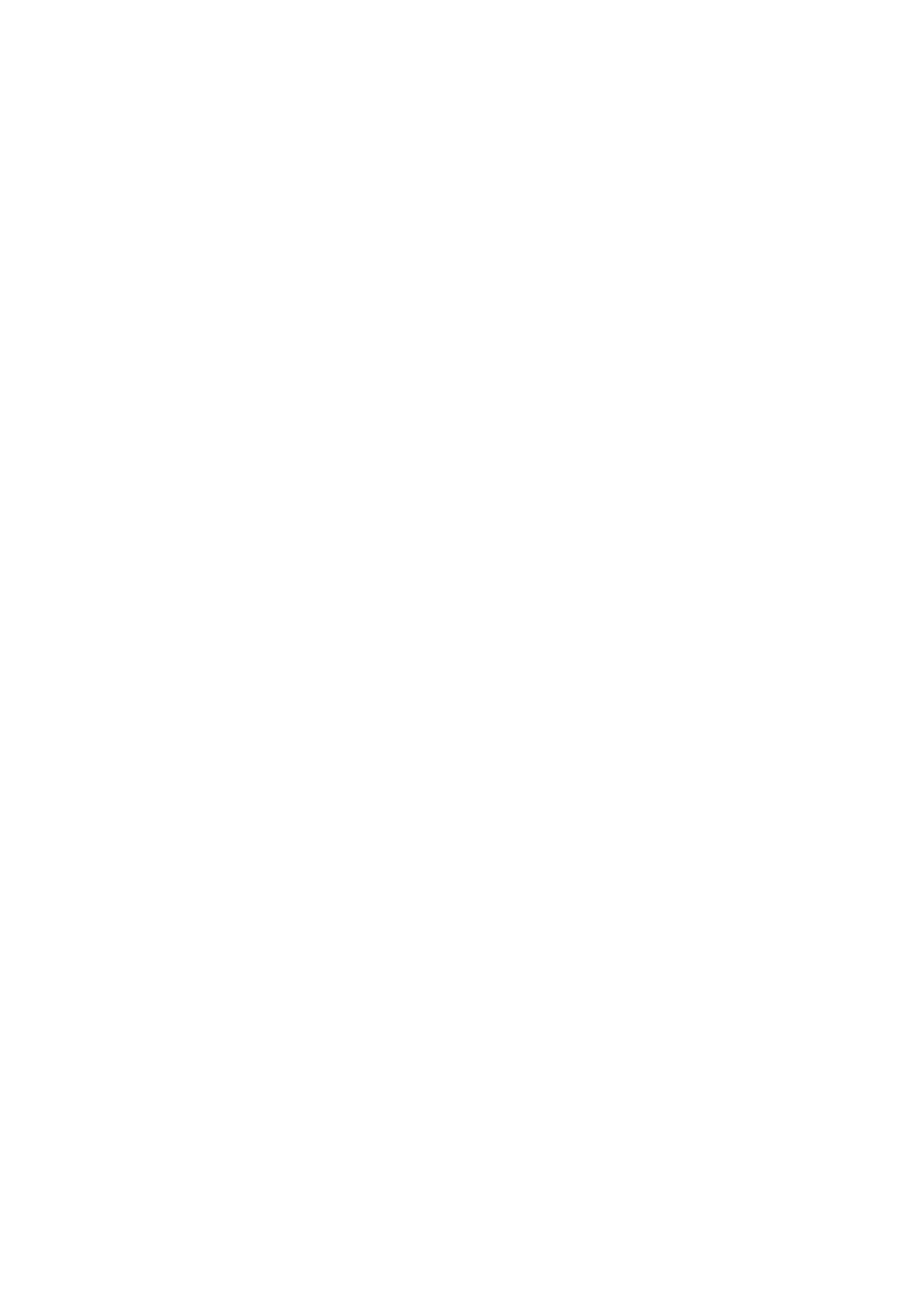### At the Post Office

'Right who's next?' barked Mr Jamieson.

Christina stepped forward, lifting her treasured possession out of her handbag. 'This,' she handed over the letter, 'is to go to the United States of America please.'

Mr Jamieson almost choked on his cup of tea, 'The United States of – well I never, and just what are you needing to send a letter out there for young miss?'

Christina paused. She knew from previous experience what reaction she would get so she would rather not have said. But she swallowed and looked the old postmaster in the eye. 'If you must know, I'm writing to Miss Hepburn in Hollywood.'

This time, Mr Jamieson had to put his cup down on the counter, 'Miss Hepburn in Hollywood? Dear oh dear. Isabel get through here; we've only got a letter going to Hollywood.' He rose a little in his chair as he pulled out the book of 'special' stamps with a flourish and said, 'I take it you know how much this will cost you?'

Before Christina could answer, he continued as he leafed through the pages of stamps, 'And what, tell me, has given you cause to write to this Miss Hepburn?'

Isabel, the postmaster's wife, came through at this point. 'Wheesht Mr Jamieson, it's none of our business, just you concentrate on getting the stamps right.'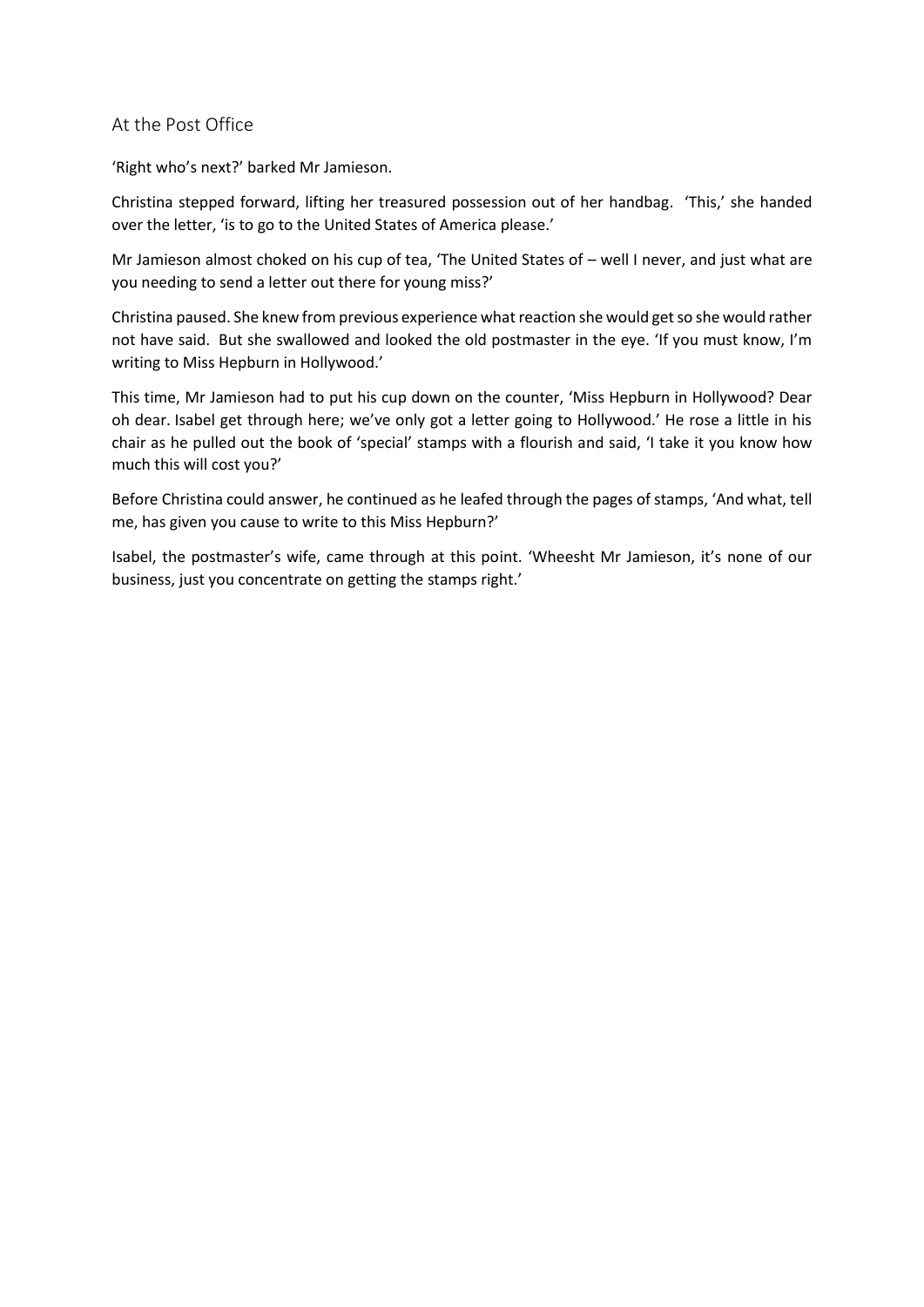### On the Bus

'I just know she'll write back to me this time, Dot; I know she will.'

Dot was applying a final coat of lipstick as she glanced into her compact. 'I admire your optimism Chrissie, I really do, but what on earth did you put into that letter? I wouldn't know what to say.'

'Well, I didn't make it too long, because, as you know, she's a busy actress, and she's probably got someone who reads her letters anyway. I just kept it short and to the point.'

'I bet she gets hundreds of letters every day.'

'Yes, she will, but most of them will be from desperados asking Miss Hepburn to help them get a job in the movies. And she, or her letter opener anyway, probably just throw those ones in the bin, or the trash as I believe they call it. I simply told her how much I admired her, and told her not to read those nasty reviews, and –'

'And?'

'And, well, I told her how I worked as an usher at Greens, and I invited her to come and visit Scotland if she could ever spare the time.'

'Oh Chrissie, you are priceless, I'll tell your ma to get the spare room ready just in case.'

'Well, I thought it was only polite. She would love it here as well, the beautiful scenery, the chance to enjoy some peace and quiet.'

'Not if she stayed up at your house.' Dot got up from her seat as the bus neared their stop.

Christina looked out of the window as they came to a halt, 'Oh, here's Charlie, Dot, waiting for you as usual. He's certainly punctual; I'll give him that.'

'Punctual?' Dot laughed, 'oh you're such a romantic.' She brought out her compact once more, checked her reflection and shouted as she swept off the bus, 'You get going Chrissie, I'll see you in there, and don't forget  $-$ '

'Cover for you if you're late. Don't worry, I will.'

In the Foyer at Green's Playhouse

'Right girls, let's be having you, form a line please.'

'You'd think we were in the army,' Christina whispered to Dot as she scampered into the line. Mr Philips began his inspection. 'Now girls,' he bellowed as he looked up and down the line, 'If it's Good?'

'It's Greens,' the girls chorused back.

'And if it's Greens?'

'It's good.'

Christina held her breath as Mr Philips began to move down the line. She hoped as ever that he wouldn't stop in front of her, but his stick made its familiar tap on the floor as he turned to face her.

'Ah, Miss Kemp.'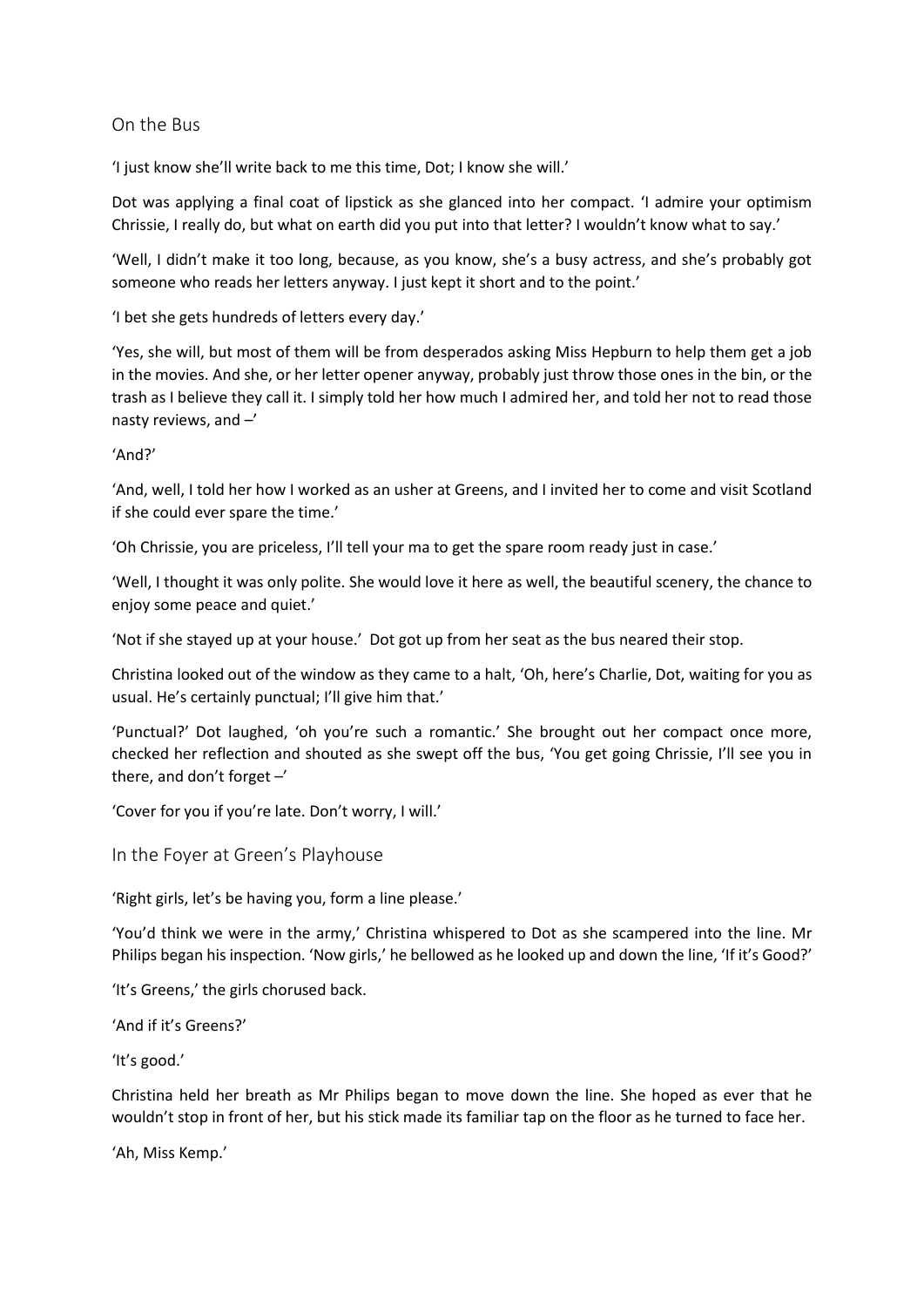#### 'Yes, Mr Philips?'

'You are looking, how shall I put it, slightly unkempt, Miss Kemp?'

Dot stifled a giggle further down the line. Before Christina could answer, he continued,

'You could make more of yourself, Miss Kemp, accentuate yourself. Look at any of these other girls if you want to know how.'

'I'm sure I could Mr Philips,' Christina looked at her shoes.

'Now Miss McKenzie, you are looking...' He stopped for an uncomfortable amount of time as he looked Dot up and down, 'quite delectable today, quite delectable.'

He reached the end of the row of girls and then turned to bark out his usual, 'right, at your stations girls, we open at midday,' and, just before he retired to his office, he said, as if it was an afterthought,

'Oh Miss – eh – Miss McKenzie, I will require your assistance in the projection room at 1.30 pm sharp, Billy will be otherwise engaged.'

In the Stores

Christina and Dot were loading their trays with cigarettes in preparation for their first customers.

'Look, Dot, you don't have to go in there with old Mr Creeps, that's not part of our job.'

'I know it's not Chrissie, but look, it's fine. I'm a big girl; I can look after myself.'

'He'll look after you alright duck,' shouted Maggie, the kiosk supervisor with a wink as she squeezed past. 'Right then, Christina, Dot, and Ruth, you're on trays and walkarounds – don't say I'm not good to you; Betty and Janet, you're on the kiosk with me. We'll swap after the first showing.'

'I mean it, Dot, you could just come straight into the screen with me, say you forgot or… say you came in to keep an eye on me, make sure I didn't get too caught up in watching the film?'

'Like I could stop you from watching that film, how many times have you seen it so far?'

In the Screen

'Good afternoon Miss Hepburn, it's great to see you again,' Christina said silently to the screen as she leant against the wall in the aisle, by the door.

'This is my favourite time you know, I've done my rounds, the audience are settled, and it all goes quiet when the newsreel comes to an end. It's bliss. I bet you love it too, whenever you go to the movies. If you get time to go, I mean.

'Oh Miss Hepburn, I've got so many questions for you. You see in this bit where you break Cary Grant's golf club over your knee, and then he pushes you over? I mean, how dare he do that to you. I know it's a film, and all and you're acting, but I bet you would never let this happen to you in real life.

'And you know, here's another thing, Miss Hepburn,' Christina's reverie was interrupted by Billy, Mr Philips' projection room assistant opening the door. He leant in, checked the screen, gave her a wave and a wink, and ducked out again.

In the Foyer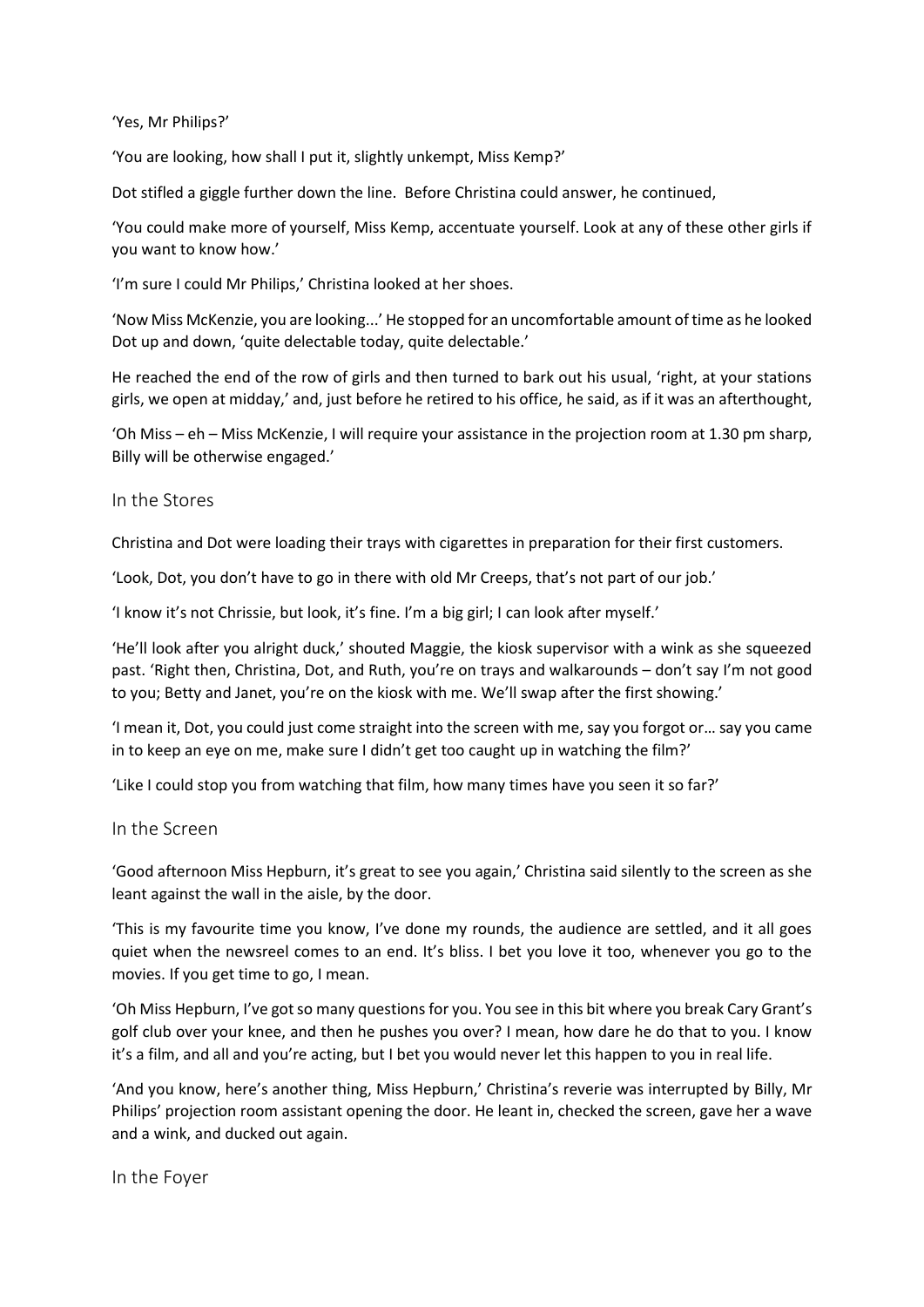'Billy, wait there,' said Christina as Billy loped along the passage towards the staircase. He stopped and turned around with a grin.

'Well, I do feel privileged. You're missing a bit of Miss Poison Ivy, just to talk to me?'

'Billy don't call her that. Listen I thought you weren't around today, Mr Philips said you wouldn't be here?'

'Were you missing me, Miss Hollywood? I'll tell you what, he's had me on a wild goose chase doing errands all over town that he insisted were urgent. And the last one, when I got to the tailors, his suit wasn't even ready to collect – I went all that way for nothing.'

'Oh, my goodness, he needed you out of the way, didn't he?'

'What? I can't think why.'

'I think I can.' Christina began to walk away, but she turned. 'Actually Billy, will you come with me, to the projection room? I just need to check on something.'